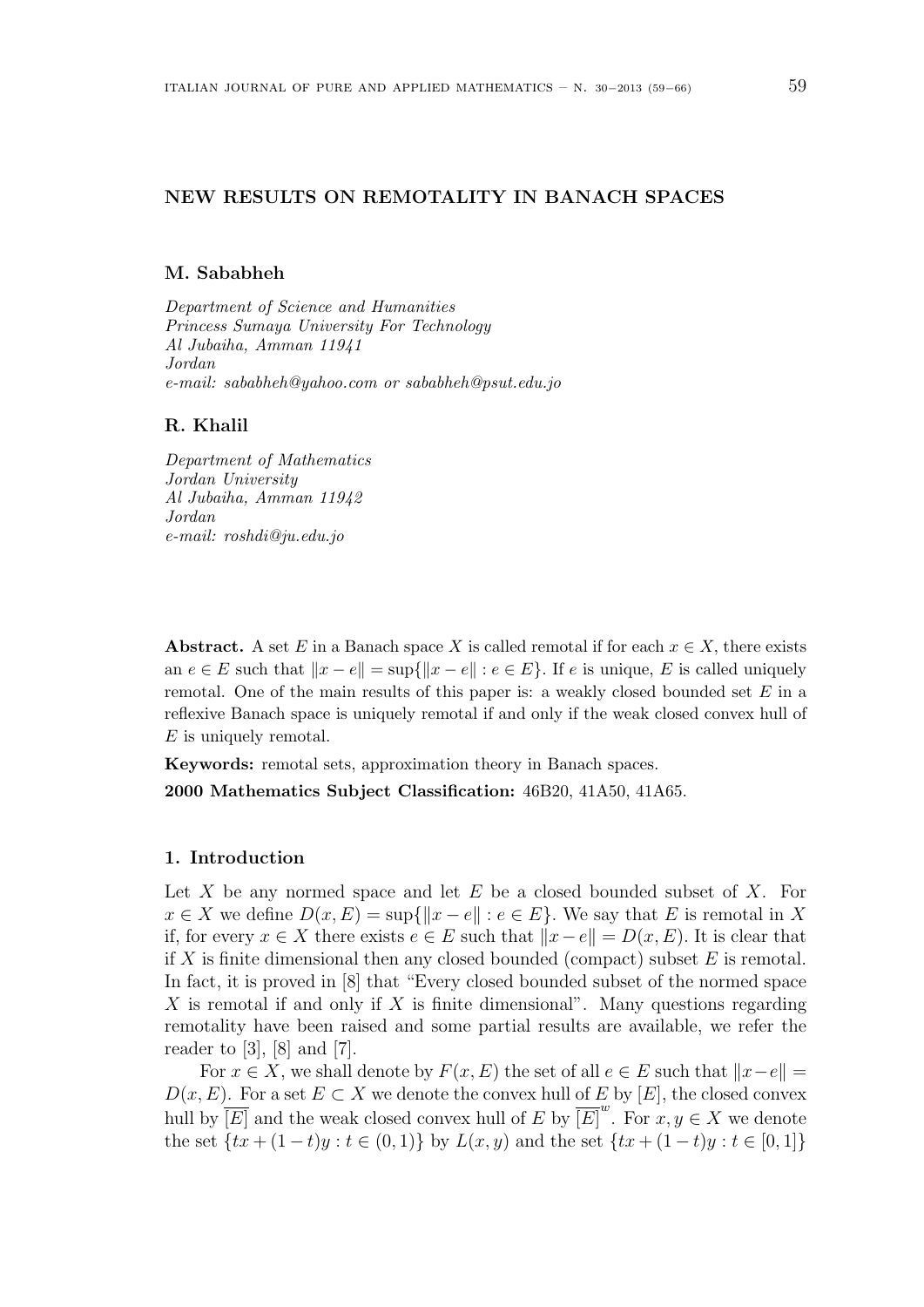by *L*[*x, y*]. For  $x \in X$  and  $r > 0$ ,  $S(x,r) = \{y \in X : ||y - x|| = r\}$  and  $B(x, r) = \{y \in X : ||y - x|| \leq r\}$ . A point  $e \in E$  is called an extreme point of *E* if whenever  $e \in L[x, y]$  for some  $x, y \in E$  we have  $e = x = y$ . The set of all extreme points of *E* is denoted by  $Ext(E)$ . Finally, for a closed bounded set  $E \subset X$  we denote the set  ${e \in E$ : there exists  $x \in X$  such that  $e \in F(x, E)$ } by  $F(E)$ .

A strongly related concept is the proximinality concept; a set  $E \subset X$  is said to be proximinal if for each  $x \in X$  there exists  $e \in E$  such that  $||x - e|| =$  $\inf \{ ||x - y|| : y \in E \}.$ 

### **2. Basic results**

The proof of the following Lemma can be found in [8].

**Lemma 2.1** *Let X be a Banach space,*  $x \in X$  *and let E be a closed bounded* subset of *X*. Then  $D(x, E) = D(x, [E])$ .

A similar result for  $\overline{\left[E\right]}^{w}$  is valid, namely we have the following result:

**Lemma 2.2** *Let E be a closed bounded subset of the Banach space X, then*  $D(x, E) = D(x, [E]^w)$  *for all*  $x \in X$ *.* 

**Proof.** Since  $E \subseteq \overline{[E]}^w$  we clearly have  $D(x, E) \leq D(x, \overline{[E]}^w)$ . On the other hand, let  $z \in \overline{[E]}^{\overline{w}}$  and let  $(z_n) \subset [E]$  be such that  $z_n \stackrel{w}{\to} z$ , then  $||x - z|| \le$ lim inf  $||x - z_n||$  ≤  $D(x, [E])$ . Since this is true for any  $z \in [E]^w$ , we infer that  $D(x, \overline{[E]}^w) \leq D(x, [E])$ . But, by Lemma 2.1 we get that  $D(x, \overline{[E]}^w) \leq D(x, E)$ . This completes the proof of the lemma.

The proof of the following Lemma can be found in [3].

**Lemma 2.3** *Let*  $x \in X$  *and suppose that*  $D(x, E)$  *is attained by a unique element*  $e \in E$ , then  $e$  *is an extreme point of*  $E$ *.* 

The proof of the following Corollary can be found in [8].

**Corollary 2.4** *Let E be a closed bounded subset of the normed space X and let*  $x \in X$  *be such that*  $F(x, E) \neq \emptyset$ . If  $e \in F(x, E)$  *is such that*  $e \in L(y, z)$  *for some*  $y, z \in E$ , then  $y, z \in F(x, E)$ .

The following proposition gives us more.

**Proposition 2.5** *Let E be a closed bounded convex subset of the normed space X* and let  $e \in F(x, E)$  for some  $x \in X$ . If  $e \in L(y, z)$  for some  $y, z \in E$  then  $L[y, z] \subset F(x, E)$ .

**Proof.** By Corollary 2.4 we know that  $y, z \in F(x, E)$ . So, let  $e' \in L(y, z)$  and suppose that  $e' \neq e$ . Let  $t, t' \in (0, 1)$  be such that

(2.1) 
$$
e' = y + t'(z - y) \text{ and } e = y + t(z - y).
$$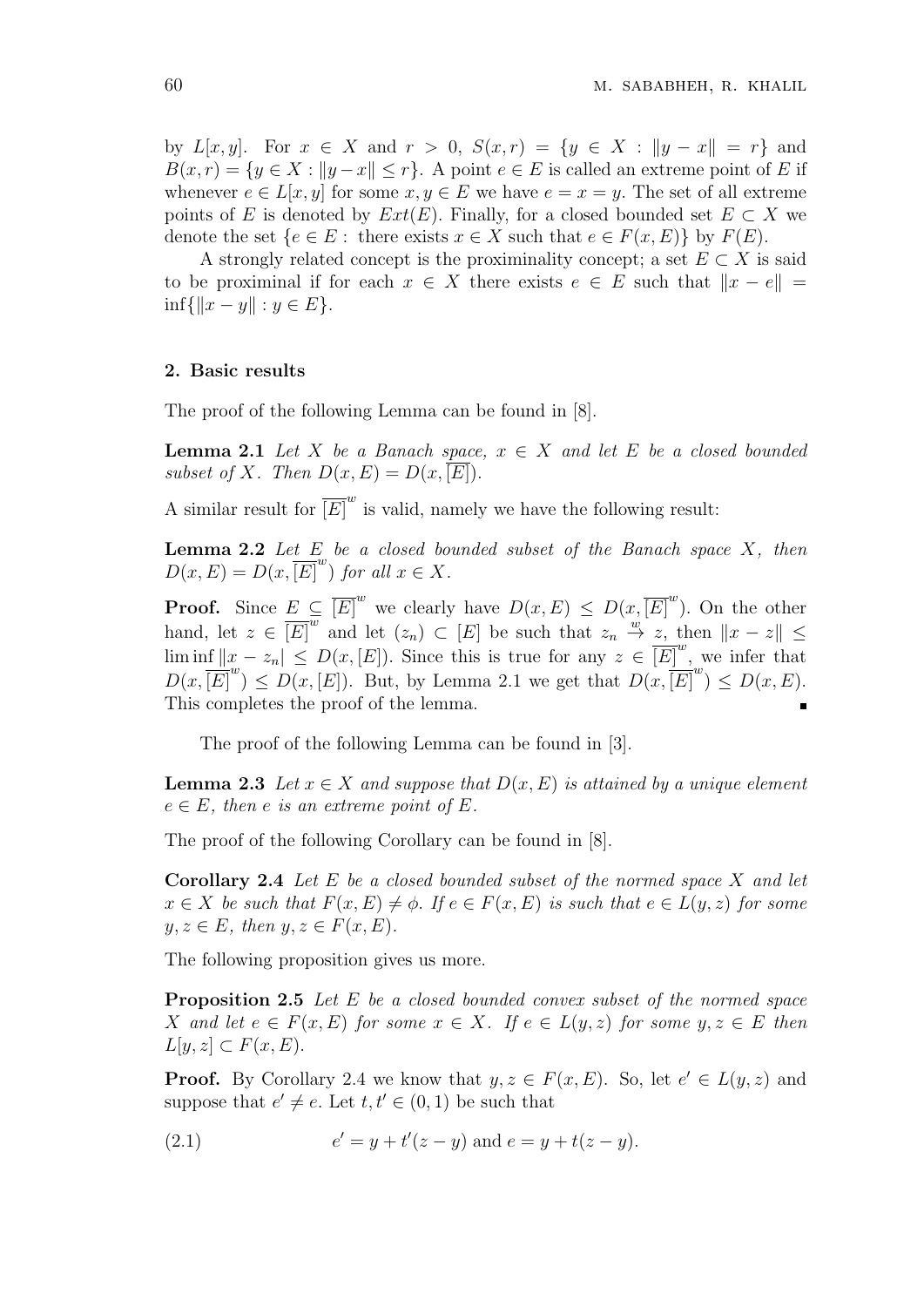We assert that  $e' \in F(x, E)$ . For, we have three cases: either  $t = t'$  or  $t < t'$  or *t > t′* .

If  $t = t'$  then  $e = e'$  and we are done. If  $t < t'$ , then  $(2.1)$  implies that

$$
e = y + \frac{t}{t'}(e' - y) \Rightarrow e \in L(e', y).
$$

But according to Corollary 2.4 we have  $e' \in F(x, E)$ . As for the third case, if  $t > t'$ then (2.1) implies

$$
e = z + \frac{1-t}{1-t'}(e'-z) \Rightarrow e \in L(e', z).
$$

Again Corollary 2.4 gives  $e' \in F(x, E)$ . This completes the discussion of the three cases and finishes the proof.

Observe that the convexity condition in proposition 2.5 can be removed to get the following Corollary.

**Corollary 2.6** *Let E be a closed bounded subset of the normed space X and let*  $e \in F(x, E)$  for some  $x \in X$ . If  $e \in L(y, z)$  for some  $y, z \in E$ , then  $L[y, z] \cap E \subset$ *F*(*x, E*)*.*

It is trivial to show that if  $e \in F(x, E)$  then *e* is a boundary point of *E*. This observation together with Corollary 2.4 gives the following result.

**Proposition 2.7** *Let X be a normed space,*  $x \in X$  *and E be a closed bounded convex subset of X. If*  $e \in F(x, E)$  *is such that*  $e \in L(x_1, x_2)$  *for some*  $x_1, x_2 \in E$ *then*  $L[x_1, x_2] \subset \partial E$ ; *the boundary of*  $E$ *.* 

**Proposition 2.8** *Let*  $X$  *be a normed space,*  $x \in X$  *and let*  $E$  *be a closed bounded subset of X. If*  $e \in F(x, E)$  *then*  $e \in F(x + t(x - e), E)$  *for all*  $t \ge 0$ *.* 

**Proof.** Denote  $x + t(x - e)$  by z and Observe that for any  $e' \in E$  we have

$$
||z - e'|| \le ||x - e'|| + t||x - e|| \le ||x - e|| + t||x - e||
$$
  
= 
$$
(1 + t) ||x - e|| = ||x + t(x - e) - e|| = ||z - e||.
$$

This completes the proof.

The following proposition gives us an equivalent condition that a point  $e \in E$ is a farthest point from other points of *X*. We leave the easy proof to the reader.

**Proposition 2.9** *Let E be a closed bounded subset of a normed space X and let*  $e \in E$ *. Then*  $e \in F(E)$  *if and only if there exists*  $x_0 \in X$  *and*  $r > 0$  *such that*  $e \in S(x_0, r)$  *and*  $E \subset B(x_0, r)$ *. In this case we have*  $e \in F(x_0, E)$  *and*  $D(x_0, E) = r.$ 

Observe that Corollary 2.6 and propositions 2.7 and 2.9 give us a clear image of farthest points.

The proof of the following proposition is left to the reader.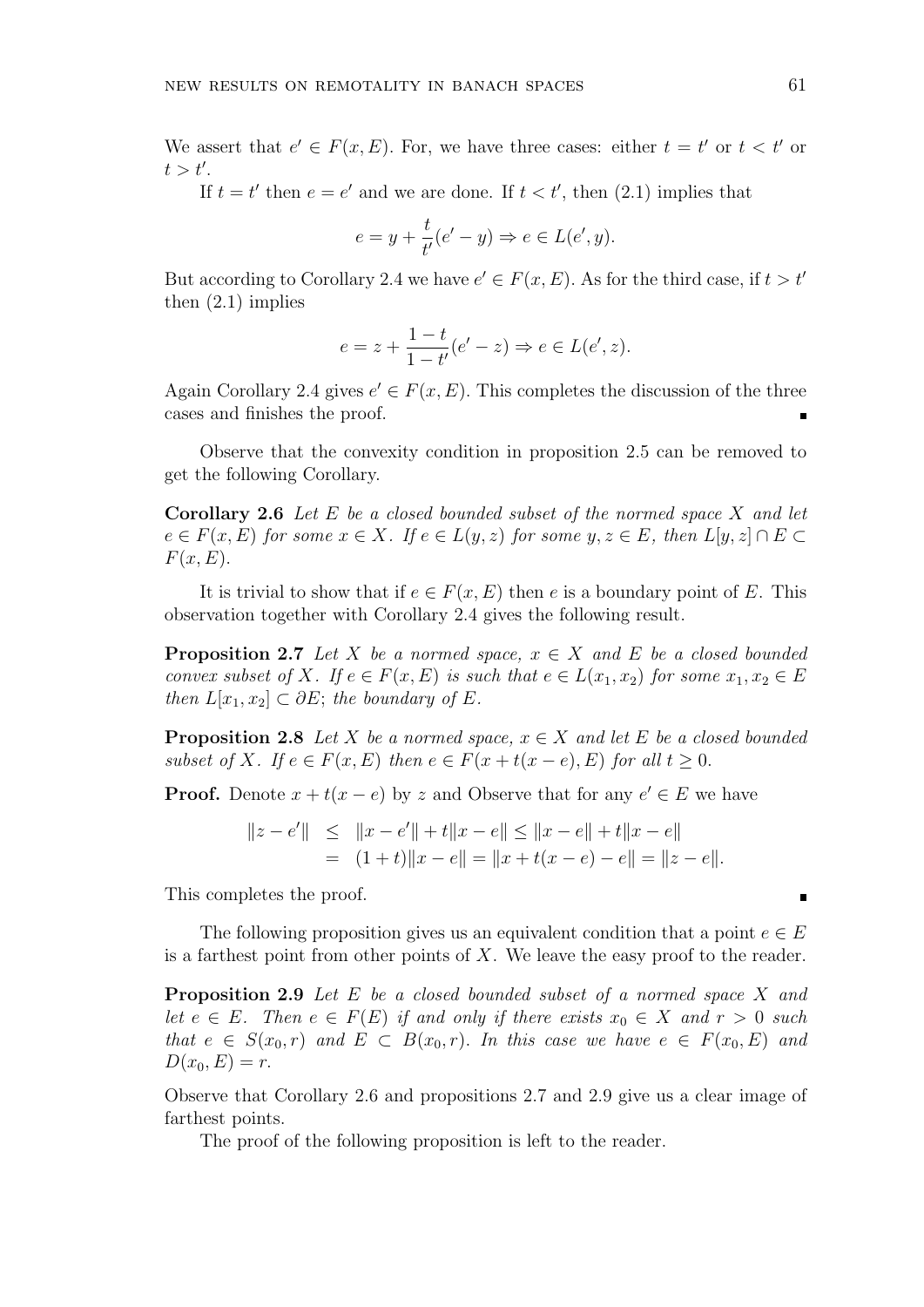**Proposition 2.10** *For*  $x \in X$ *, a normed space, let* 

$$
A_x = \bigcap_{e \in E} \{ z \in E : ||z - x|| \ge ||x - e|| \}.
$$

*Then*

- i)  $F(x, E) = A_x$ *; including the case when they are both empty.*
- ii)  $F(E) = ∪_{x∈X} A_x$ .

### **3. Convexity results**

Convex sets play an important rule in the subject specially when *X* is a reflexive space. The following result gives us the relationship between remotality of the set and of its convex hull. We remark that the result of the Proposition is known in the literature, see [1].

**Proposition 3.1** *Let E be a closed bounded subset of the normed space X. Then E is remotal if and only if* [*E*] *is remotal.*

**Proof.** Suppose that *E* is remotal, then [*E*] is remotal by virtue of lemma 2.1. For the converse suppose that  $[E]$  is remotal and let  $x \in X$  and  $y \in F(x, [E])$ . If  $y \in E$  then  $y \in F(x,E)$ . If  $y \notin E$  then there exist  $\alpha_1, ..., \alpha_n \in (0,1)$  and  $y_1, ..., y_n \in E$  such that  $y = \sum_{k=1}^n \alpha_k y_k$ . But then

$$
D(x, E) = ||x - y|| = ||\sum_{k=1}^{n} \alpha_k (x - y_k)|| \le \sum_{k=1}^{n} \alpha_k ||x - y_k||.
$$

If  $||x - y_k|| < D(x, E)$  for any *k* then we would have  $D(x, E) < D(x, E)$ . Thus,  $||x - y_k|| = D(x, E)$  for all  $k = 1, ..., n$ . This proves that  $y_k ∈ F(x, E)$ . Since this is valid for all  $x \in X$  we infer that  $E$  is remotal.

Since [*E*] is not necessarily closed even if *E* is closed, a natural question that comes to mind is: Is it true that  $E$  is remotal if and only if  $[E]$  is remotal? In [8], this question was answered affirmatively when *X* is a reflexive space. Unfortunately, we do not have an answer for the general case.

Uniquely remotal sets are of special interest because of their connection to the geometry of Banach spaces. One conjecture concerning the problem is the following.

**Conjecture 3.2** *Let X be a Banach space and let E be a closed bounded subset of X. If E is uniquely remotal in X then E is a singleton.*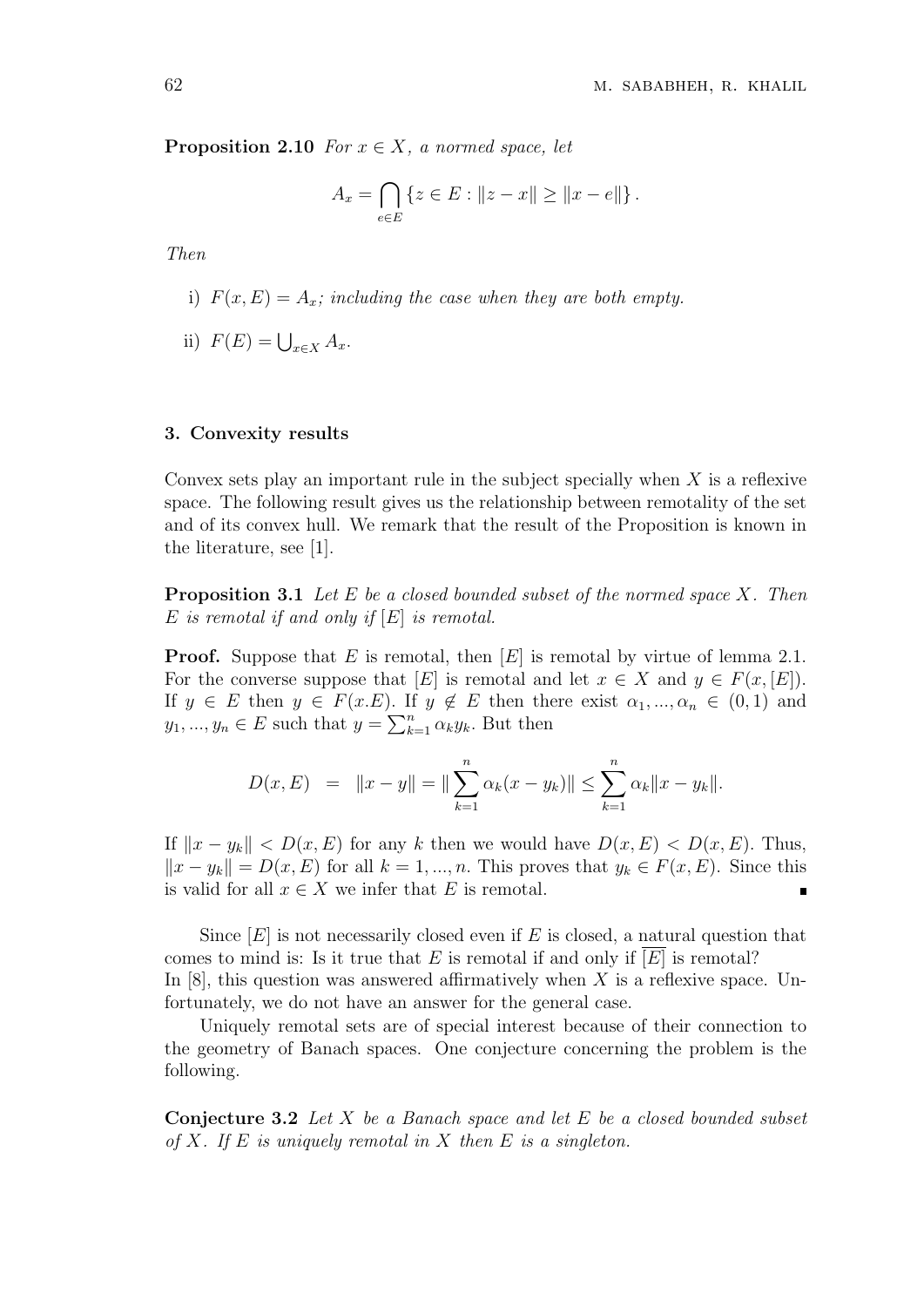Many attempts were made to solve this conjecture and many partial results were obtained. We refer the reader to [7] and [4] for some results.

The following two results discuss the relation between unique remotality of the set and the convex hull of it. The importance of these two results is a natural consequence of the easiness of studying convex sets rather than studying general sets. For example, closed bounded convex sets are weakly compact in reflexive spaces. In fact this observation was the key in proving that every closed bounded convex set in a reflexive space is proximinal.

**Proposition 3.3** *Let E be a closed bounded subset of the Banach space X. Then E is uniquely remotal if and only if* [*E*] *is uniquely remotal.*

**Proof.** If [E] is uniquely remotal then trivially E is uniquely remotal by virtue of lemma 2.1 and proposition 3.1 and the fact that  $E \subset [E]$ . For the converse, suppose that *E* is uniquely remotal and let  $\hat{x} \in F(x, E)$  for given  $x \in X$ . Then surely [*E*] is remotal and  $\hat{x} \in F(x, [E])$ . Let  $y \in F(x, [E])$ . We assert that  $y \in F(x, E)$  and this will finish the proof. If  $y \in E$  then we are done. If  $y \in E |X|$ **E** then there exist  $\alpha_1, \ldots, \alpha_n \in (0,1)$  with the property that  $\sum_{i=1}^n \alpha_i = 1$  and  $e_1, \ldots, e_n \in E$  such that  $y = \sum_{i=1}^{n} \alpha_i e_i$ . Now,

$$
D(x, E) = ||x - y|| = \left\| \sum_{i=1}^{n} \alpha_i (x - e_i) \right\| \le \sum_{i=1}^{n} \alpha_i ||x - e_i||.
$$

We know that  $||x-e_i|| \leq D(x, E)$  for each *i*. If for any *i* we have  $||x-e_i|| < D(x, E)$ then we would have  $D(x, E) = ||x - y|| < D(x, E)$  which is a contradiction. This proves that  $e_i \in F(x, E), \forall i$ . Since *E* is uniquely remotal we have  $e_i = \hat{x}$  for all *i*. That is  $y = \hat{x}$ . This completes the proof. Ē

We remark that the result of this result in known in the literature, see [6].

Observe that this result says nothing about the relationship between unique remotality of  $E$  and of  $[E]$ , the closed convex hull of  $E$ ! In the following result we prove this relation but under the conditions that *X* is reflexive and that *E* is weakly closed.

**Theorem 3.4** *Let X be a reflexive Banach space and let E be a weakly closed bounded subset of X. Then, E is uniquely remotal if, and only if*  $\overline{\left[E\right]}^{w}$  *is uniquely remotal.*

**Proof.** Suppose that  $\overline{[E]}^w$  is uniquely remotal and let  $x \in X$ . We assert that *F*(*x, E*) is attained by a unique element  $\hat{x} \in E$ . Indeed, let  $\hat{x} \in \overline{[E]}^w$  be the unique element of  $\overline{[E]}^{w}$  such that  $D(x, \overline{[E]}^{w}) = ||x - \hat{x}||$ . But according to lemma 2.3,  $\hat{x}$  is an extreme point of  $\overline{[E]}^{w}$ . Since X is reflexive and E is weakly closed, we infer that all extreme points of  $\overline{[E]}^w$  are elements of *E*, see [5]. Hence  $\hat{x} \in E$ . By lemma 2.2 we get  $\hat{x} \in F(x, E)$ .

It is clear that  $F(x, E)$  is a singleton or otherwise  $F(x, E)^w$  would have more than one element which is a contradiction.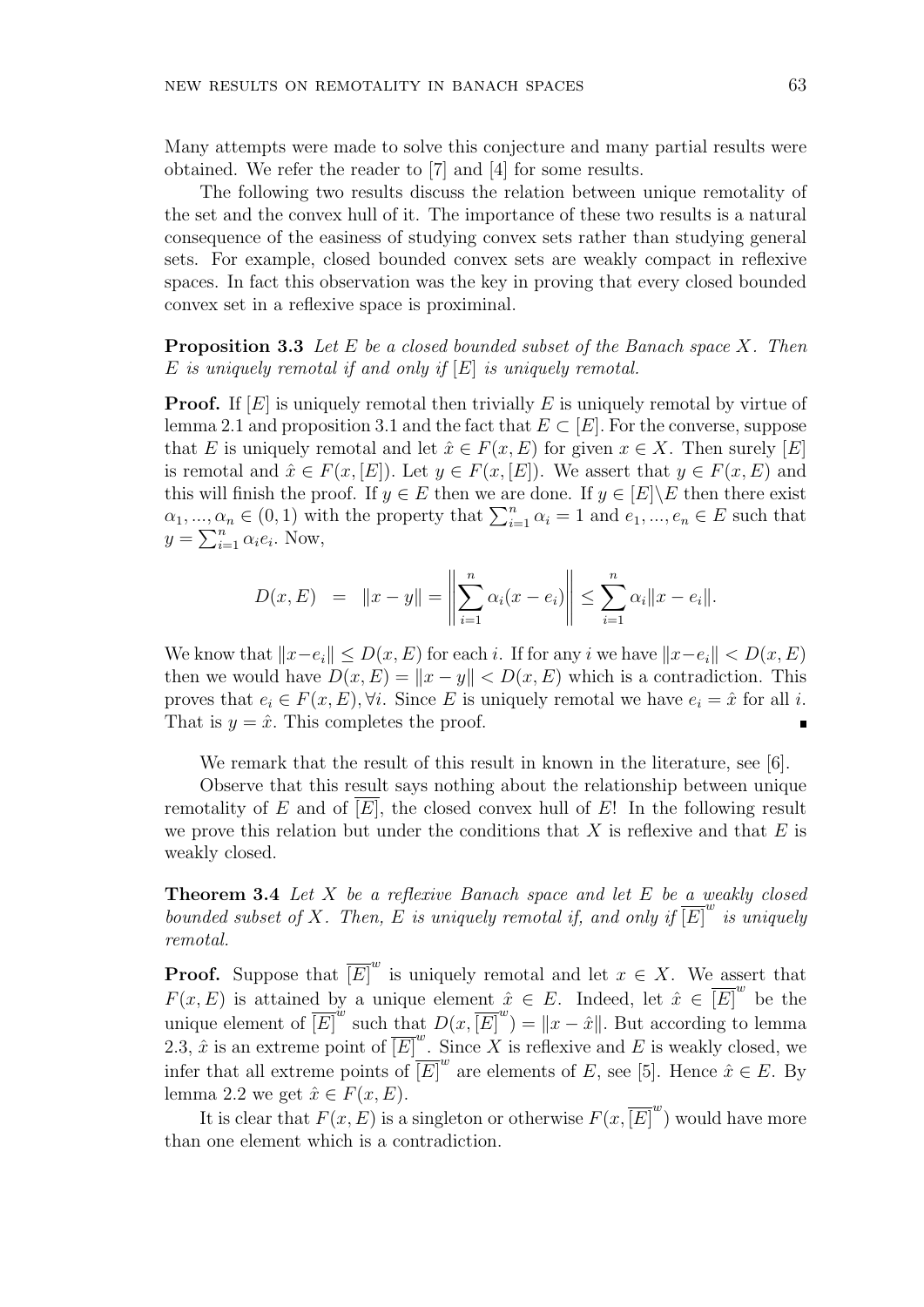For the converse, suppose that *E* is uniquely remotal and let  $x \in X$ . Since  $D(x, E) = D(x, \overline{[E]}^w)$ , by Lemma 2.2, we have  $F(x, \overline{[E]}^w) \neq \emptyset$ . Let  $y \in F(x, E) \cap$  $F(x, \overline{[E]}^w)$  and note that this intersection is a singleton because *E* is uniquely remotal. Let *r* denote  $D(x, E)$  and let  $\hat{y} \in F(x, \overline{[E]}^w)$ . We assert that  $\hat{y} = y$ . If  $\hat{y}$  is an extreme point of  $\overline{[E]}^{w}$  then  $\hat{y} \in E$ , hence  $\hat{y} = y$ . Thus, it suffices to show that  $\hat{y}$  is an extreme point of  $\overline{\left[E\right]}^{w}$ .

Let *H* be the hyperplane that supports  $S(x, r)$  at  $\hat{y}$  and let  $f \in X^*$  be such that  $H = \{w \in X : f(w) = \lambda\}$  where  $\lambda \in \mathbb{R}$ . Without loss of generality, assume that  $S(x, r) \subset \{z \in X : f(z) \leq \lambda\}$ . We assert that  $M := F(x, \overline{[E]}^{w}) \cap H$  is a weakly closed convex subset of X. Indeed, let  $(m_n) \subset M$  be such that  $m_n \to m$ weakly. We claim that  $m \in M$ : Since  $f \in X^*$  and  $m_n \stackrel{w}{\longrightarrow} m$  we infer that  $f(m_n) \longrightarrow f(m)$ . But  $f(m_n) = \lambda$  because  $m_n \in H$ . Hence  $f(m) = \lambda$  and  $m \in H$ . Further,  $||m_n - x|| = r$ ,  $\forall n$ . But since  $m_n \xrightarrow{w} m$  we have  $||m - x|| \leq r$ . If  $|m - x|$  *k k* then we have a contradiction to the facts that *H* supports *S*(*x, r*) and  $m \in H$ . Hence,  $\|m - x\| = r$ . This completes the proof that  $m \in M$  and *M* is weakly closed. For convexity, suppose that  $w_1, w_2 \in M$  and let  $\alpha \in (0,1)$ and let  $w = \alpha w_1 + (1 - \alpha)w_2$ . Since  $w_1, w_2 \in H$  we have  $f(w_1) = f(w_2) = \lambda$ and hence  $f(w) = \lambda$ . That is  $w \in H$ . Moreover, since  $w \in (w_1, w_2)$  we have necessarily  $w \in F(x, \overline{[E]}^w)$  by virtue of Corollary 2.4. This proves our claim that *M* is convex.

In fact, *M* is an extremal subset of  $F(x, \overline{[E]}^w)$ . Indeed, if  $w \in M$  is such that  $w \in (w_1, w_2)$  for some  $w_1, w_2 \in F(x, \overline{[E]}^{w})$  then  $w_1, w_2 \in S(x, r)$  and  $f(w) =$  $\alpha f(w_1) + (1 - \alpha)w_2$  for some  $\alpha \in (0, 1)$ . But  $f(w) = \lambda$  and  $f(w_i) \leq \lambda$  for  $i = 1, 2$ . Hence  $f(w_1) = f(w_2) = \lambda$ . That is,  $w_1, w_2 \in H$  hence they are in *M*. This proves that *M* is extremal.

Now being weakly closed and bounded in a reflexive space, *M* is the closed convex hull of its extreme points. But the extreme points of *M* (an extremal set) are extreme points of  $\overline{[E]}^{\omega}$ , hence of *E* because X is reflexive and *E* is weakly closed.

So, if *M* contains more than one element then the set of extreme points of *M* contains more than one element, say  $y_1$  and  $y_2$ . Then  $y_1, y_2 \in E$  and  $y_1, y_2 \in E$  $S(x, r)$ . This contradicts the fact that *E* is uniquely remotal. This shows that *M* is a singleton. In fact,  $M = \{\hat{y}\}\$ . Consequently,  $\hat{y}$  is an extreme point of M, hence of  $\overline{[E]}^{w}$ . This completes the proof of the Theorem.

**Question:** If *E* is a closed bounded subset of the normed space *X*, is it true that *E* is uniquely remotal if and only if  $\overline{E}$  is uniquely remotal?

# **4. Further results**

**Definition 4.1** If *E* is a subset of the Banach space *X*, we say that *E* is sectionally uniquely remotal (s.u.r.) if  $E \cap Y$  is uniquely remotal in Y for every finite dimensional subspace  $Y \subseteq X$ . Here we use the convention that  $\phi$  is uniquely remotal in any space.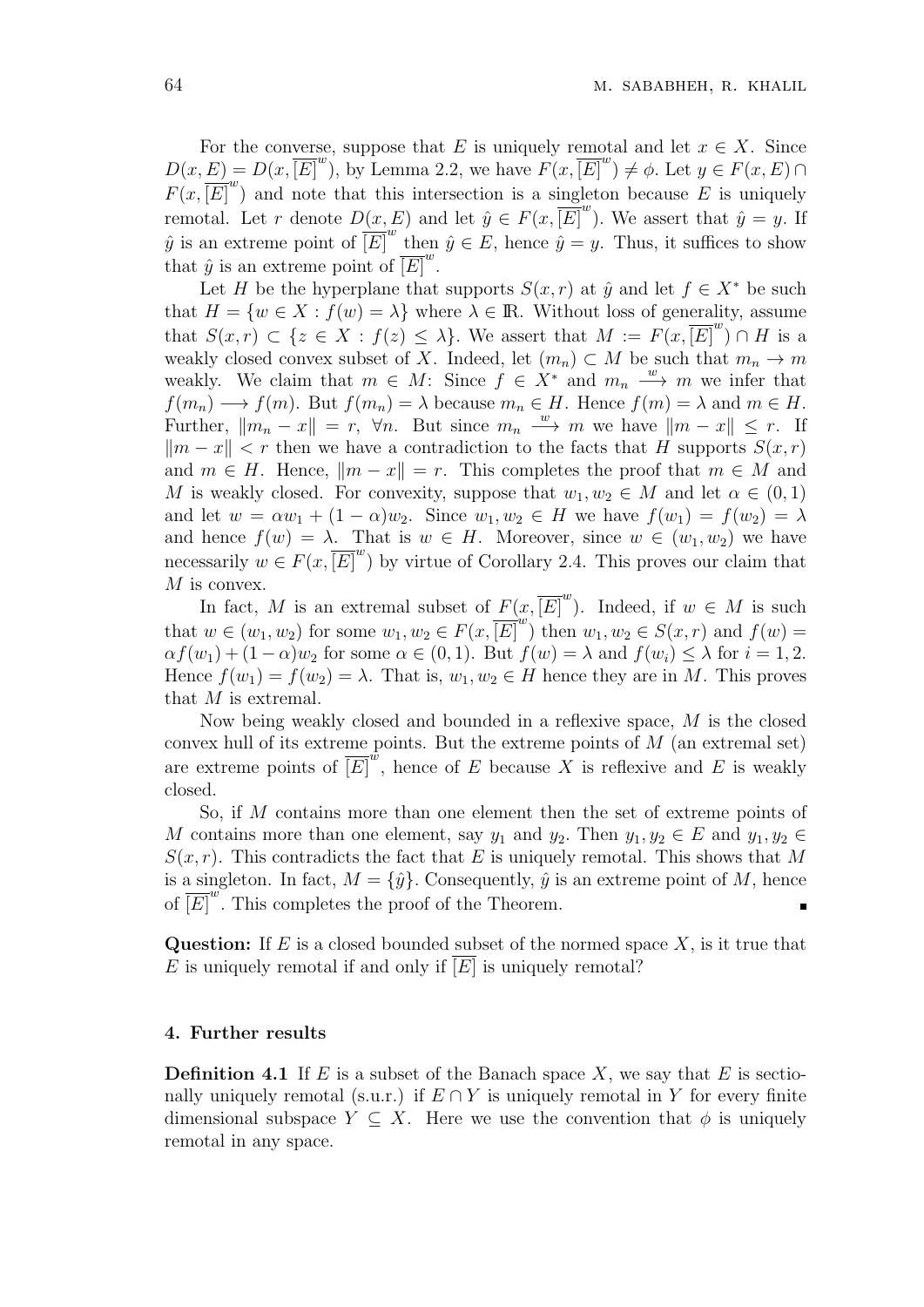## **Proposition 4.2** *E is s.u.r. if and only if E is a singleton.*

**Proof.** If *E* is a singleton then the result is clear. For the converse, suppose that  $E \cap Y$  is uniquely remotal in *Y* for every finite dimensional space  $Y \subseteq X$ . Suppose n the way of contrary that *E* contains two elements, say  $e_1, e_2 \in E$  and let *Y* = *span* $\{e_1, e_2\}$ . By assumption,  $E \cap Y$  is uniquely remotal in *Y*. But  $E \cap Y$ is compact in *Y*, hence  $E \cap Y$  is a singleton [4]. But  $E \cap Y \supset \{e_1, e_2\}$  which is a contradiction. This proves that *E* must be a singleton.

**Proposition 4.3** If  $E \subset X$  is such that  $span(E)$  is finite dimensional and if E *is uniquely remotal in X, then E is a singleton.*

Closed bounded subsets *E* of Banach spaces need not be remotal, however elements  $x \in X$  which attains their farthest distance from  $E$  always exist. In the sequel, we give some criteria for elements  $x \in X$  which attains their farthest distance.

**Definition 4.4** Let *X* be a Banach space and let *E* be a closed bounded subset of *X*. If  $x \in X$ , we say that *E* is *x−*compact if diam  $(E\setminus B_n(x)) \longrightarrow 0$  as  $n \longrightarrow \infty$ . Here  $B_n(x) = \{ y \in X : ||y - x|| \le D(x, E) - \frac{1}{n} \}$  $\frac{1}{n}$ .

**Proposition 4.5** *Let E be a closed bounded subset of a Banach space X. If E is*  $x$ *−compact, for some*  $x \in X$ *, then*  $D(x, E)$  *is attained.* 

**Proof.** Let  $(e_n) \subset E$  be such that  $||x - e_n|| \longrightarrow r := D(x, E)$ . The sequence  $(e_n)$  can be selected so that  $||x - e_n||$  ↑ *r*. Let  $\epsilon > 0$  and let  $N \in \mathbb{N}$  be such that diam  $(E\setminus B_N(x)) < \epsilon$ . Such *N* exists because *E* is *x*−compact. Now let  $M \in \mathbb{N}$  be such that  $||x - e_n|| > r - \frac{1}{N}$  $\frac{1}{N}$ . Then for  $n, m > M$  we have  $||e_n - e_m|| < \epsilon$  because  $e_n, e_m \in E \backslash B_N(x)$ . This shows that  $(e_n)$  is a Cauchy sequence is a Banach space *E*. Hence  $e_n \longrightarrow e \in E$  and  $||x - e|| = \lim ||x - e_n|| = r$ . In other words,  $D(x, E)$ is attained by *e*.

**Corollary 4.6** *Let E be a closed bounded subset of a Banach space X. If E is*  $x$ *−compact for every*  $x \in X$ *, then E is remotal.* 

We should remark that the converse of this Corollary is not necessarily true. That is, there are remotal sets which are not *x−*compact for some *x ∈ X*. The unit sphere provides a good and easy example on this observation. In fact, the unit sphere in any any Banach space is remotal but is not 0*−*compact.

**Proposition 4.7** *If the closed bounded set E is x−compact for some x in the Banach space*  $X$ *, then*  $D(x, E)$  *is attained by a unique element*  $e \in E$ *.* 

**Proof.** Let  $x \in X$  and suppose that *E* is *x−*compact. We know that  $D(x, E)$  is attained by some  $e \in E$ , see proposition 4.5. Suppose that  $D(x, E)$  is attained by *e* and *e'* and we are to show that  $e = e'$ . We now that  $||x - e|| = ||x - e'||$  $D(x, E) - \frac{1}{N}$  $\frac{1}{N}$  for all  $N \in \mathbb{N}$ . But this implies that diam  $(E \setminus B_N(x)) \geq ||e - e'||$ . But since *E* is *x*−compact, diam  $(E\backslash B_N(x)) \longrightarrow 0$ . This implies that  $||e-e'|| = 0$ as claimed. $\blacksquare$